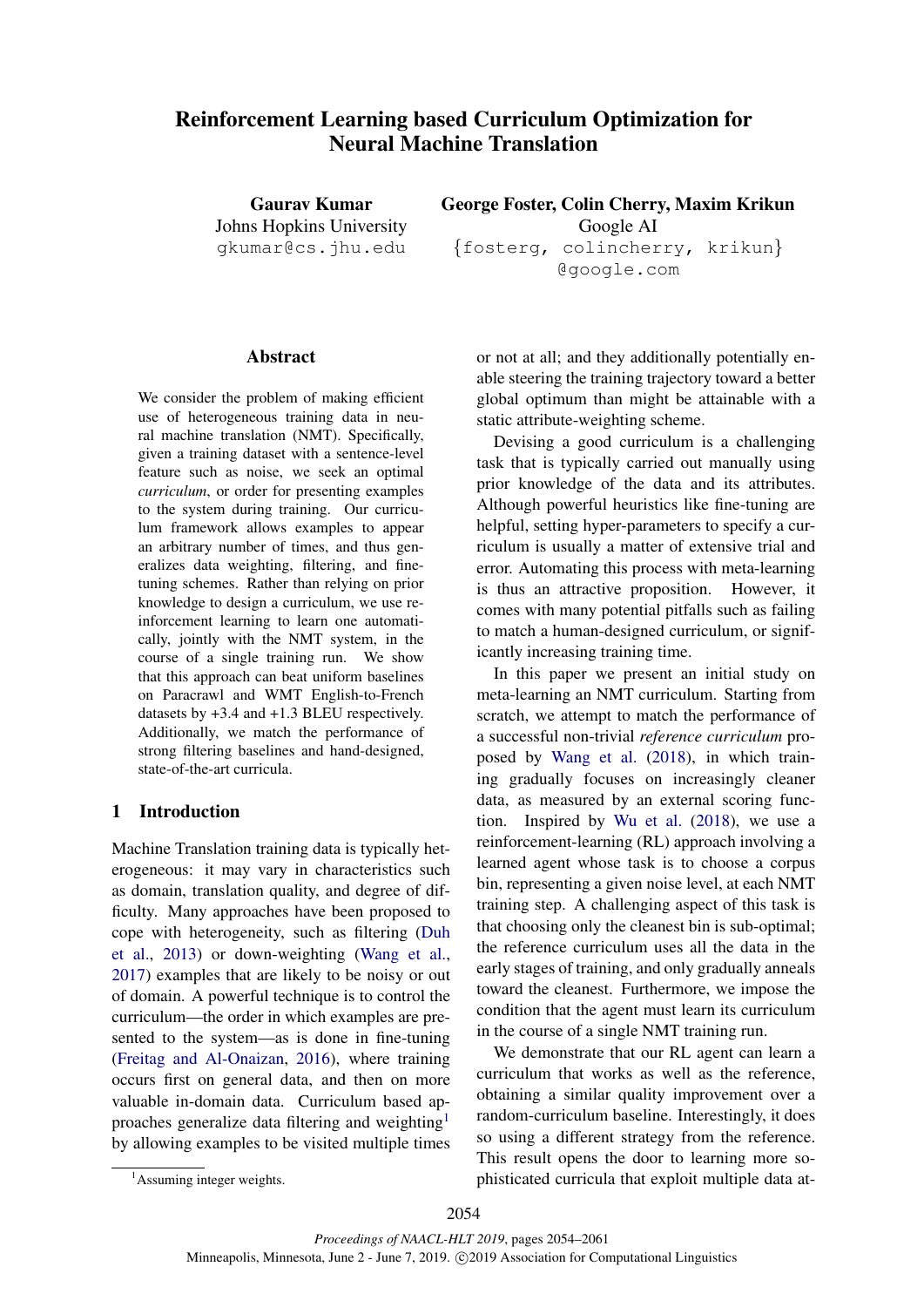

Figure 1: The agent's interface with the NMT system.

tributes and work with arbitrary corpora.

#### 2 Related Work

Among the very extensive work on handling heterogeneous data in NMT, the closest to ours are techniques that re-weight (Chen et al., 2017) or re-order examples to deal with domain mismatch (van der Wees et al., 2017; Sajjad et al., 2017) or noise (Wang et al., 2018).

The idea of a curriculum was popularized by Bengio et al. (2009), who viewed it as a way to improve convergence by presenting heuristicallyidentified easy examples first. Several recent papers (Kocmi and Bojar, 2017; Zhang et al., 2019; Platanios et al., 2019) explore similar ideas for NMT, and verify that this strategy can reduce training time and improve quality.

Work on meta-learning a curriculum originated with Tsvetkov et al. (2016), who used Bayesian optimization to learn a linear model for ranking examples in a word-embedding task. This approach requires a large number of complete training runs, and is thus impractical for NMT. More recent work has explored bandit optimization for scheduling tasks in a multi-task problem (Graves et al., 2017), and reinforcement learning for selecting examples in a co-trained classifier (Wu et al., 2018). Finally, Liu et al. (2018) apply imitation learning to actively select monolingual training sentences for labeling in NMT, and show that the learned strategy can be transferred to a related language pair.

### 3 Methods

The attribute we choose to learn a curriculum over is noise. To determine a per-sentence noise score, we use the *contrastive data selection* (CDS) method defined in Wang et al. (2018). Given the parameters  $\theta_n$  of an NMT model trained on a noisy corpus, and parameters  $\theta_c$  of the same model finetuned on a very small trusted corpus, the score



Figure 2: Linearly-decaying  $\epsilon$ -greedy exploration.

 $s(e, f)$  for a translation pair e, f is defined as:

$$
s(e, f) = \log p_{\theta_c}(f|e) - \log p_{\theta_n}(f|e) \quad (1)
$$

Wang et al. (2018) show that this correlates very well with human judgments of data quality. They use the CDS score in a heuristic, online schedule that slowly anneals from sampling mini-batches from all the training data to sampling only from the highest-scoring (cleanest) data. Our goal is to replace this heuristic curriculum with a learned one.

### Q-learning for NMT Curricula

Our agent uses deep Q-learning (DQN) (Mnih et al., 2015) which is a model-free reinforcement learning procedure. The agent receives an *observation* from the environment and conditions on it to produce an *action* which is executed upon the environment. It then receives a *reward* representing the goodness of the executed action. The agent chooses actions according to a state-action value (Q) function, and attempts to learn the Q-function so as to maximize expected total rewards.

In our setup, the environment is the NMT system and its training data, as illustrated in Figure 1. We divide the training data into a small number of equal-sized *bins* according to CDS scores. At each step, the agent selects a bin (action) from which a mini-batch is sampled to train the NMT system.

Our RL agent must balance exploration (choosing an action at random) versus exploitation (choosing the action which maximizes the Qfunction). In our setup, this is done using a linearly-decaying  $\epsilon$ -greedy exploration strategy (Figure 2). This strategy has three phases: (1) The warmup period where we always explore; (2) the decay period where the probability of exploration decreases and exploitation increases; (3) the floor where we almost always exploit. Since we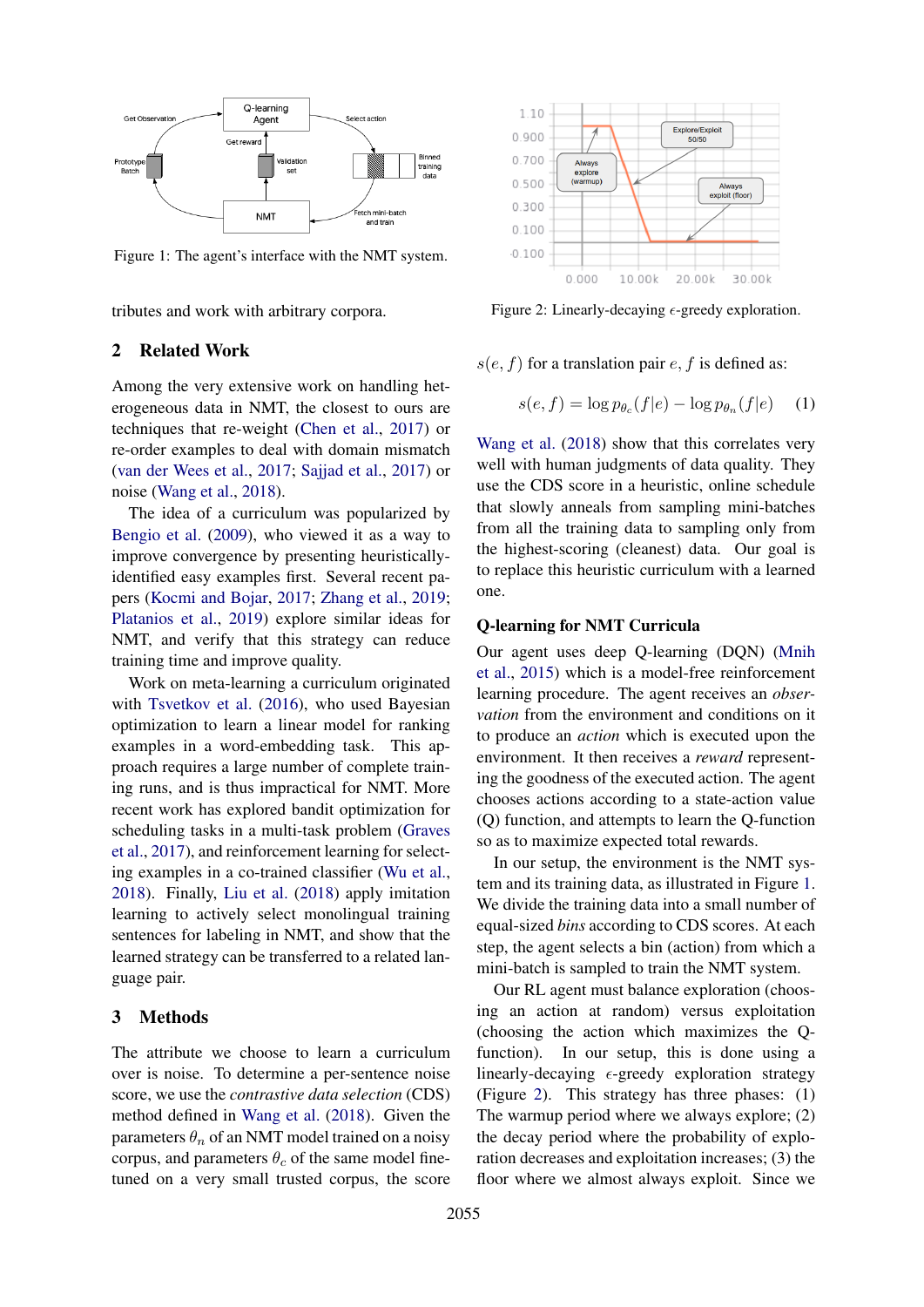do not want to exploit an uninformed Q-function, the duration of exploration needs to be set carefully. In our experiments, we found that longer decays were useful and the best performance was achieved when the decay was set to about 50% of the expected NMT training steps.

#### Observation Engineering

The *observation* is meant to be a summary of the state of the environment. The NMT parameters are too numerous to use as a sensible observation at each time step. Inspired by Wu et al. (2018), we propose an observation type which is a function of the NMT system's current performance at various levels of noise. We first create a *prototype batch* by sampling a fixed number of prototypical sentences from each bin of the training data. At each time step, the observation is the vector containing sentence-level log-likelihoods produced by the NMT system for this prototype batch.

Since the observations are based on likelihood, a metric which aggressively decays at the beginning of NMT training, we use an NMT warmup period to exclude this period from RL training. Otherwise, the initial observations would be unlike any that occur later.

# Reward Engineering

Our objective is to find a curriculum which maximizes the likelihood of the NMT system on a development set. The RL *reward* that directly corresponds to this goal would be the highest likelihood value reached during an NMT training run. However, as we use only one NMT training run, having a single reward per run is infeasible. To provide a denser signal to the RL agent, we define the reward at a step to be the change in likelihood since the most recent previous step for which development-set likelihood is available. This has the desired property that the sum of per-step rewards maximized by the RL agent is equal to the NMT maximum-likelihood objective (on development data). We rely on the WMT warmup period described in the previous section to eliminate spuriously large rewards at the beginning of training.

# 4 Experimental Setup

Our NMT model is similar to RNMT+ (Chen et al., 2018), but with only four layers in both encoder and decoder. Rewards (dev-set loglikelihood) are provided approximately every 10 training steps by an asynchronous process.

We use the DQN agent implementation in Dopamine,<sup>2</sup> which includes an experience replay buffer to remove temporal correlations from the observations, among other DQN best practices. Due to the sparse and asynchronous nature of our rewards, we store observation, action transitions in a temporary buffer until a new reward arrives. At this point, transitions are moved from the temporary buffer to the DQN agent's replay buffer. The RL agent is trained after each NMT training step by sampling an RL mini-batch from the replay buffer. Our RL hyper-parameter settings are listed in the appendix.

Following Wang et al. (2018), we use the Paracrawl and WMT English-French corpora for our experiments. These contain 290M and 36M training sentences respectively. WMT is relatively clean, while a large majority of Paracrawl sentence pairs contain noise. We process both corpora with BPE, using a vocabulary size of 32k. Both corpora are split into 6 equal-sized bins according to their noise level, as provided by CDS score. In both settings, the WMT newstest 2010-2011 corpus is used as trusted data for CDS scores, which are computed using the models and procedure described in Wang et al. (2018). For the *prototype batch* used to generate observations, we extracted the 32 sentences whose CDS scores are closest to the mean in each bin, giving a total of 192 sentences. We use WMT 2012-2013 for development and WMT 2014 for test, and report tokenized, naturally-cased BLEU scores from the test checkpoint closest to the highest-BLEU dev checkpoint. To combat variance caused by sampling different batches per bin (which produces somewhat different results even when bins are visited in fixed order), all models were run twice with different random seeds, and the model with the best score on the dev set was chosen.

# 5 Results

Our results are presented in Table 1. Uniform baselines consist of:

- *Uniform* standard NMT training
- *Uniform (6-bins)* sample a bin uniformly at random, and then sample a mini-batch from that bin

<sup>2</sup>github.com/google/dopamine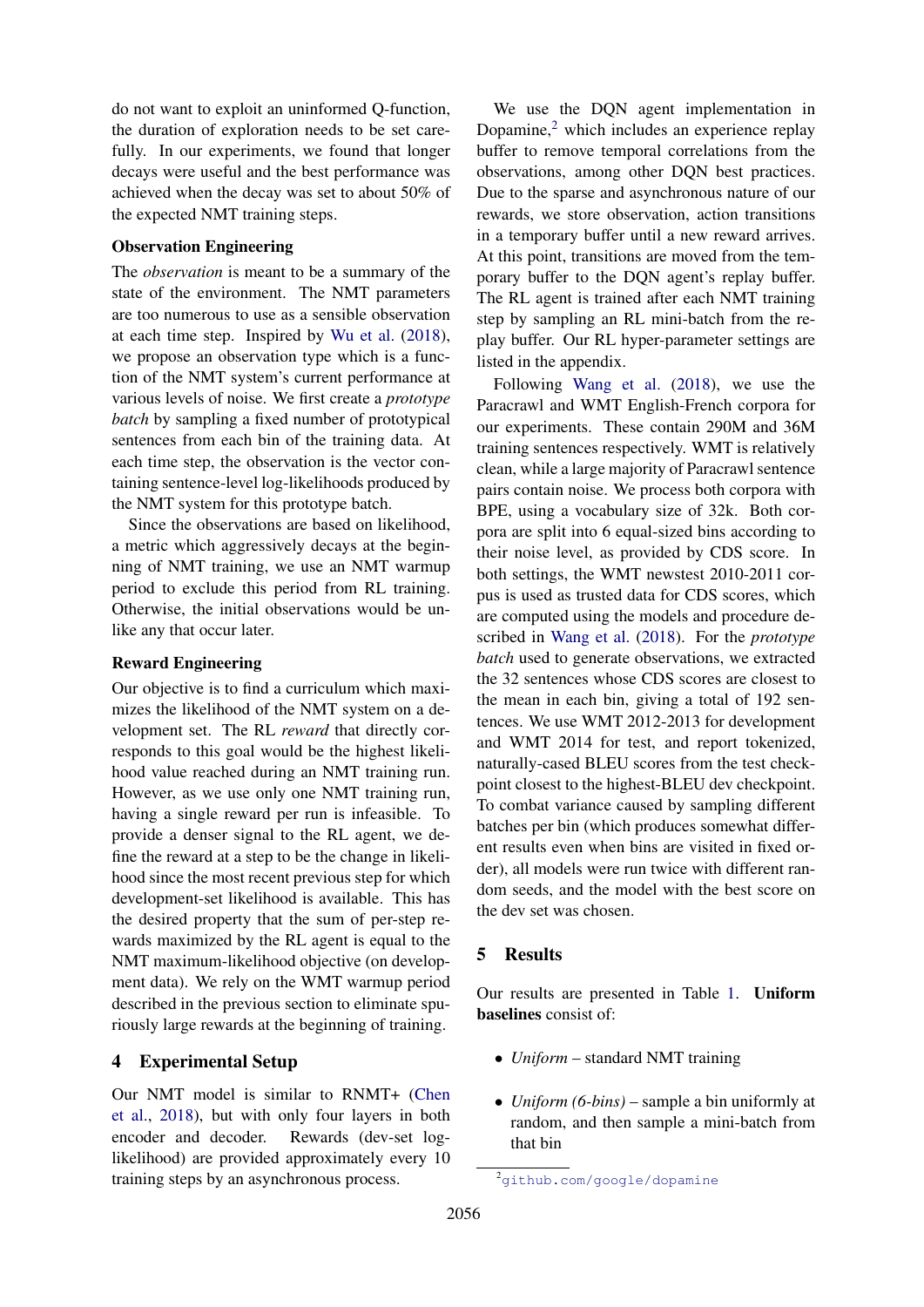|                            | <b>Paracrawl</b> | <b>WMT</b> |  |
|----------------------------|------------------|------------|--|
| <b>Uniform baselines</b>   |                  |            |  |
| Uniform                    | 34.1             | 37.1       |  |
| Uniform (6-bins)           | 34.8             |            |  |
| Uniform (bookends)         | 35.0             | 34.8       |  |
| <b>Heuristic baselines</b> |                  |            |  |
| Filtered (20%/33%)         | 37.0             | 38.3       |  |
| Fixed $\epsilon$ -schedule | 36.9             | 37.7       |  |
| Online                     | 37.5             | 37.7       |  |
| <b>Learned curricula</b>   |                  |            |  |
| Q-learning (bookends)      | 36.8             | 36.3       |  |
| Q-learning (6-bins)        | 37.5             | 38.4       |  |

Table 1: BLEU scores on Paracrawl and WMT En-Fr datasets with uniform, heuristic and learned curricula.

• *Uniform (bookends)* – as Uniform (6-bins) but uniformly sampling over just the best and worst bin.

Surprisingly, 6-bins performs better than the standard NMT baseline. We hypothesize that this can be attributed to more homogeneous mini-batches.

#### Heuristic baselines are:

- *Filtered* train only on the highest-quality data as determined by CDS scores: top 20% of the data for Paracrawl, top 33% for WMT.
- *Fixed*  $\epsilon$ -*schedule* we use the  $\epsilon$ -decay strategy of our best RL experiment, but always choose the cleanest bin when we exploit.
- *Online* the online schedule from Wang et al. (2018) adapted to the 6-bin setting. We verified experimentally that our performance matched the original schedule, which did not use hard binning.

Learned curricula were trained over 2 bookend (worst and best) bins and all 6 bins. On the Paracrawl dataset, in the 2-bin setting, the learned curriculum beats all uniform baselines and almost matches the optimized filtering baseline.<sup>3</sup> With 6-bins, it beats all uniform baselines by up to 2.5 BLEU and matches the hand-designed online baseline of Wang et al. (2018). On WMT, with 2 bins, the learned curriculum beats the 2-bin baseline, but not the uniform baseline over all data.

| Observation<br>Reward | Default   Fixed |      |
|-----------------------|-----------------|------|
| Default               | 37.5            | 37.5 |
| Fixed                 |                 |      |

Table 2: BLEU scores on ablation experiments with fixed rewards or observations on the Paracrawl En-Fr dataset.

With 6 bins, the learned curriculum beats the uniform baseline by 1.5 BLEU, and matches the filtered baseline, which in this case outperforms the online curriculum by 0.6 BLEU.

Our exploration strategy for Q-learning (see Figure 2) forces the agent to visit all bins during initial training, and only gradually rely on its learned policy. This mimics the gradual annealing of the online curriculum, so one possibility is that the agent is simply choosing the cleanest bin whenever it can, and its good performance comes from the enforced period of exploration. However, the fact that the agent beats the fixed  $\epsilon$ -schedule (see Table 1) described above on both corpora makes this unlikely.

# 6 Analysis

Task-specific reward and observation engineering is critical when building an RL model. We performed ablation experiments to determine if the rewards and observations we have chosen contain information which aids us in the curriculum learning task. Table 2 shows the results of our experiments. The fixed reward experiments were conducted by replacing the default delta-perplexity based reward with a static reward which returns a reward of one when the cleanest bin was selected and zero otherwise. The fixed observation experiments used a static vector of zeroes as input at all time steps. Using fixed observations matches the performance of dynamic observations, from which we can draw two conclusions. First, the agent's good performance is due to associating higher rewards with better bins, but it learns to do so slowly (partly modulated by its  $\epsilon$ -greedy schedule) so that it avoids the sub-optimal strategy of choosing only the best bin. Second, its ability to distinguish among bins is not impeded by the use of an observation vector that slowly evolves through time and never returns to previous states.

 $3$ The clean data available in the 2-bin setup is limited to the best bin (16%), while filtering uses slightly more data (20%).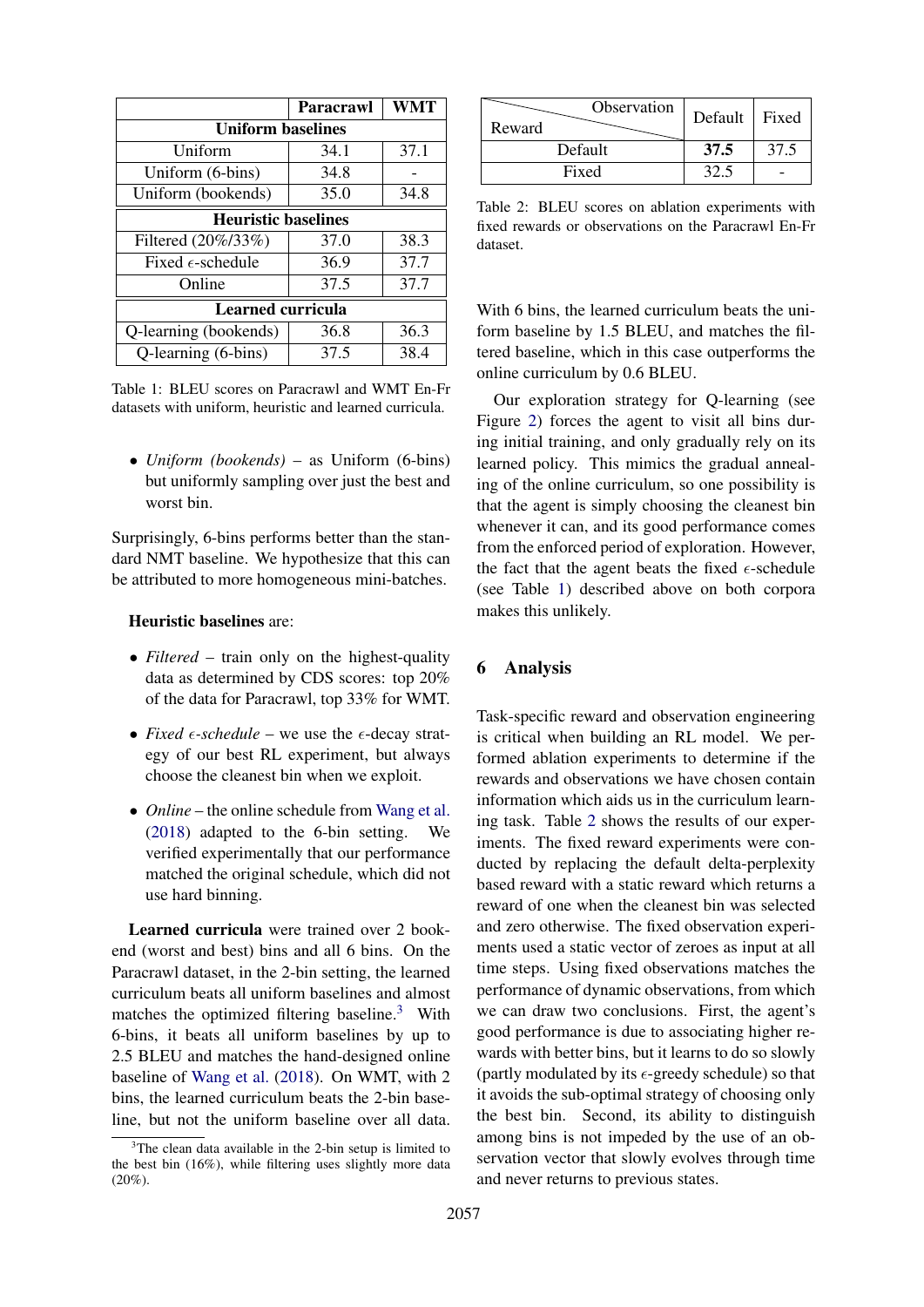

Figure 3: Online policy from Wang et al. (2018) compared to the RL policy. Each color/pattern represents a bin (blue is the noisiest bin, dark red is the cleanest; bins lower on the vertical axis contain more noise) and length along the vertical axis is proportional to the number of times each bin was selected at a given step during training.

#### 6.1 What did the agent learn?

Figure 3 shows a coarse visualization of the handoptimized policy of Wang et al. (2018), adapted to our 6-bin scenario, compared to the Q-learning policy on the same scenario. The former, by design, telescopes towards the clean bins. Note that the latter policy is masked by the agent's exploration schedule, which slowly anneals toward nearly complete policy control, beginning at step 30,000. After this point, the learned policy takes over and continues to evolve. This learned policy has little in common with the hand-designed one. Instead of focusing on a mixture of the clean bins, it focuses on the cleanest bin and the secondto-noisiest. We hypothesize that returning to the noisy bin acts as a form of regularization, though this requires further study.

### 7 Conclusion

We have presented a method to learn a curriculum for presenting training samples to an NMT system. Using reinforcement learning, our approach learns the curriculum jointly with the NMT system during the course of a single NMT training run. Empirical analysis on the Paracrawl and WMT English-French corpora shows that this approach beats the uniform sampling and filtering baselines. In addition, we were able to match a state-of-theart hand designed curriculum on Paracrawl and beat it on WMT.

We see this a first step toward enabling NMT systems to manage their own training data. In the future, we intend to improve our approach by eliminating the static exploration schedule and binning strategy, and extend it to handle additional data attributes such as domain, style, and grammatical complexity.

### Acknowledgements

The authors would like to thank Wei Wang for his advice and help in replicating the CDS baselines.

#### **References**

- Yoshua Bengio, Jérôme Louradour, Ronan Collobert, and Jason Weston. 2009. Curriculum learning. In *Proceedings of the 26th annual international conference on machine learning*, pages 41–48. ACM.
- Boxing Chen, Colin Cherry, George Foster, and Samuel Larkin. 2017. Cost weighting for neural machine translation domain adaptation. In *Proceedings of the First Workshop on Neural Machine Translation*, pages 40–46.
- Mia Xu Chen, Orhan Firat, Ankur Bapna, Melvin Johnson, Wolfgang Macherey, George Foster, Llion Jones, Mike Schuster, Noam Shazeer, Niki Parmar, Ashish Vaswani, Jakob Uszkoreit, Lukasz Kaiser, Zhifeng Chen, Yonghui Wu, and Macduff Hughes. 2018. The best of both worlds: Combining recent advances in neural machine translation. In *Proceedings of the 56th Annual Meeting of the Association for Computational Linguistics (Volume 1: Long Papers)*, pages 76–86. Association for Computational Linguistics.
- Kevin Duh, Graham Neubig, Katsuhito Sudoh, and Hajime Tsukada. 2013. Adaptation data selection using neural language models: Experiments in machine translation. In *The 51st Annual Meeting of the Association for Computational Linguistics (ACL)*, pages 678–683, Sofia, Bulgaria.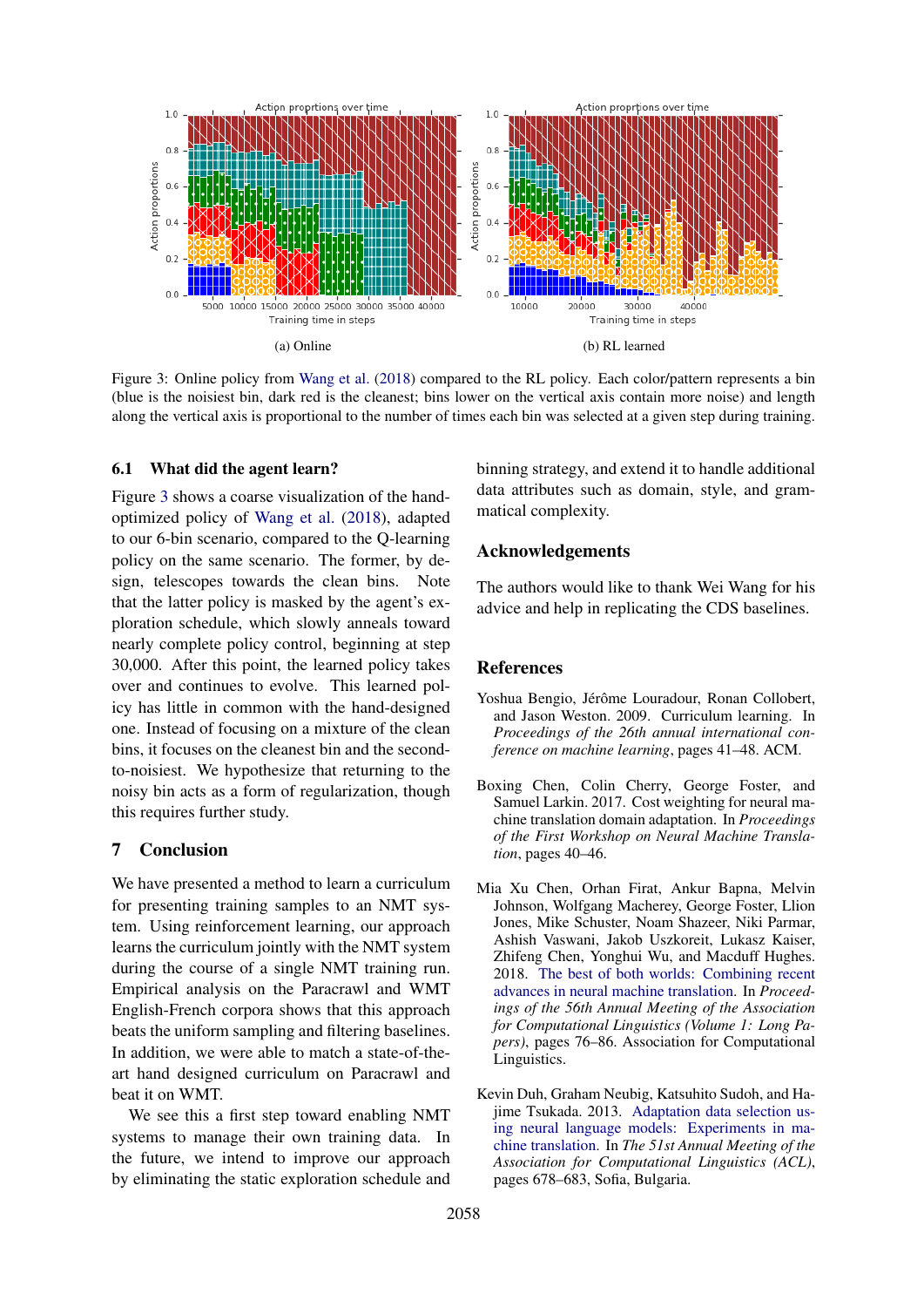- Markus Freitag and Yaser Al-Onaizan. 2016. Fast domain adaptation for neural machine translation. *CoRR*, abs/1612.06897.
- Alex Graves, Marc G. Bellemare, Jacob Menick, Remi ´ Munos, and Koray Kavukcuoglu. 2017. Automated curriculum learning for neural networks. In *Proceedings of the 34th International Conference on Machine Learning, ICML 2017, Sydney, NSW, Australia, 6-11 August 2017*, pages 1311–1320.
- Tom Kocmi and Ondrej Bojar. 2017. Curriculum learning and minibatch bucketing in neural machine translation. *arXiv preprint arXiv:1707.09533*.
- Ming Liu, Wray L. Buntine, and Gholamreza Haffari. 2018. Learning to actively learn neural machine translation. In *Proceedings of the 22nd Conference on Computational Natural Language Learning, CoNLL 2018, Brussels, Belgium, October 31 - November 1, 2018*, pages 334–344.
- Volodymyr Mnih, Koray Kavukcuoglu, David Silver, Andrei A. Rusu, Joel Veness, Marc G. Bellemare, Alex Graves, Martin Riedmiller, Andreas K. Fidjeland, Georg Ostrovski, Stig Petersen, Charles Beattie, Amir Sadik, Ioannis Antonoglou, Helen King, Dharshan Kumaran, Daan Wierstra, Shane Legg, and Demis Hassabis. 2015. Human-level control through deep reinforcement learning. *Nature*, 518(7540):529–533.
- Emmanouil Antonios Platanios, Otilia Stretcu, Graham Neubig, Barnabas Poczos, and Tom M Mitchell. 2019. Competence-based Curriculum Learning for Neural Machine Translation. In *Proceedings of the 2019 Conference on Empirical Methods in Natural Language Processing*.
- Hassan Sajjad, Nadir Durrani, Fahim Dalvi, Yonatan Belinkov, and Stephan Vogel. 2017. Neural machine translation training in a multi-domain scenario. *arXiv preprint arXiv:1708.08712*.
- Yulia Tsvetkov, Manaal Faruqui, Wang Ling, Brian MacWhinney, and Chris Dyer. 2016. Learning the curriculum with bayesian optimization for taskspecific word representation learning. In *Proceedings of the 54th Annual Meeting of the Association for Computational Linguistics (Volume 1: Long Papers)*, pages 130–139. Association for Computational Linguistics.
- Rui Wang, Masao Utiyama, Lemao Liu, Kehai Chen, and Eiichiro Sumita. 2017. Instance weighting for neural machine translation domain adaptation. In *Proceedings of the 2017 Conference on Empirical Methods in Natural Language Processing*, pages 1482–1488. Association for Computational Linguistics.
- Wei Wang, Taro Watanabe, Macduff Hughes, Tetsuji Nakagawa, and Ciprian Chelba. 2018. Denoising neural machine translation training with trusted data and online data selection. In *Proceedings*

*of the Third Conference on Machine Translation: Research Papers*, pages 133–143. Association for Computational Linguistics.

- Marlies van der Wees, Arianna Bisazza, and Christof Monz. 2017. Dynamic data selection for neural machine translation. In *Proceedings of the 2017 Conference on Empirical Methods in Natural Language Processing*, pages 1400–1410. Association for Computational Linguistics.
- Jiawei Wu, Lei Li, and William Yang Wang. 2018. Reinforced co-training. In *Proceedings of the 2018 Conference of the North American Chapter of the Association for Computational Linguistics: Human Language Technologies, NAACL-HLT 2018, New Orleans, Louisiana, USA, June 1-6, 2018, Volume 1 (Long Papers)*, pages 1252–1262.
- Xuan Zhang, Pamela Shapiro, Gaurav Kumar, Paul McNamee, Marine Carpuat, and Kevin Duh. 2019. Curriculum learning for domain adaptation in neural machine translation. In *Proceedings of the 2019 Conference of the North American Chapter of the Association for Computational Linguistics: Human Language Technologies, Volume 1 (Long Papers)*. Association for Computational Linguistics.

# A Appendix

#### A.1 Q-learning hyper-parameters

- Observations: We sample 32 prototype sentences from each bin to create a *prototype batch* of 192 sentences.
- Q-networks: The two Q-networks were MLPs with 2 x 512-d hidden layers each. A tanh activation function was used.
- RL optimizer: We used RMSProp with a learning rate of 0.00025 and a decay of 0.95 and no momentum.
- NMT warmup : 5000 steps (no transitions from this period are recorded).
- Stack size: We do not stack our observations for the RL agent (i.e., stack size  $= 1$ ).
- Exploration strategy : We use a linearly decaying epsilon function with decay period set to 25k steps. The decay floor was set to 0.01.
- Discount gamma : 0.99
- Update horizon : 2
- Minimum number of transitions in replay buffer before training starts: 3000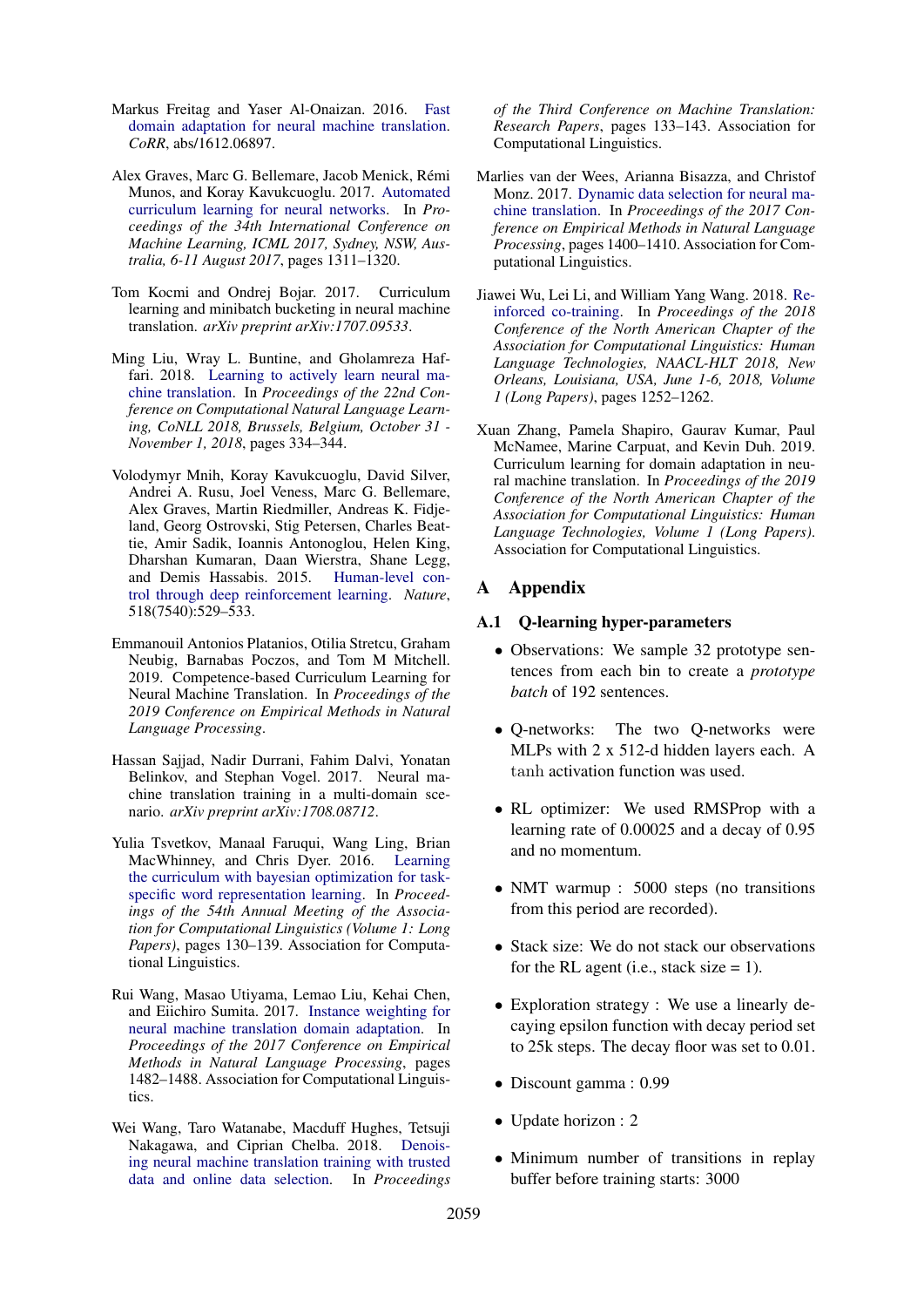

Figure 4: Policies learned by the RL agent on the Paracrawl En-Fr corpus compared against the telescoping policy from Wang et al. (2018). Lower bins on the vertical axis contain more noise.



Figure 5: Policies learned by the RL agent on the WMT En-Fr corpus compared against the telescoping policy from Wang et al. (2018). Lower bins on the vertical axis contain more noise.

- Update period (how often the online Qnetwork is trained): 4 steps
- Target update period (how often the target Qnetwork is trained): 100 steps
- The window for the delta-perplexity reward was 1.

# A.2 Learned Policies

Figures 4, 5 and 6 show coarse representations of the policies learned by the Q-learning agent on the Paracrawl and WMT English-French datasets. Each column in the figures represents the relative proportion of actions taken (bins selected) averaged over a thousand steps and the actions go from noisy to clean on the y-axis. Each policy starts from a uniform distribution over actions. Some salient aspects of the learned policies are listed below.

- 1. All learned curricula differ significantly from the hand-designed policies.
- 2. The RL curriculum learned for Paracrawl (Figure 4) focus on two bins during exploitation (choose action using the trained Qfunction). Surprisingly, these are not the two cleanest bins but a mixture of the cleanest and the second-to-noisiest bin.
- 3. The RL curriculum learned for WMT (Figure 4) is closer to a uniform distribution over actions for a long duration. This makes sense since the data from WMT is mostly homogeneous with respect to noise. When the agent does decide to exploit some bins more often, they are not the cleanest ones, but the 1st and 4th bin instead.
- 4. Figure 6 shows the policies learned on the bookend task for Paracrawl and WMT; the